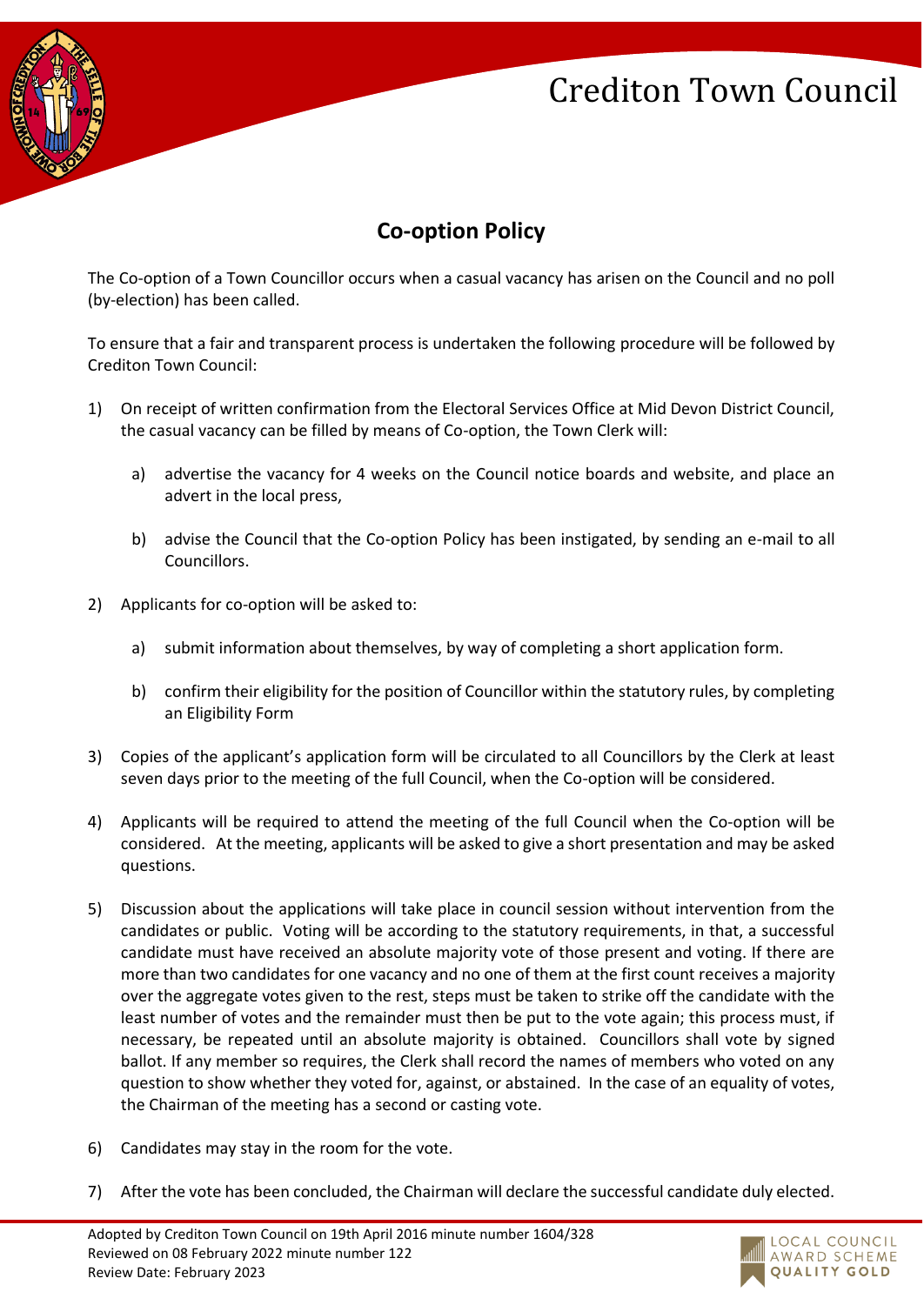

## Crediton Town Council

#### **Co-option Application Form**

| Are you 18 or over? YES/NO                                                                                                                                                                                          |
|---------------------------------------------------------------------------------------------------------------------------------------------------------------------------------------------------------------------|
|                                                                                                                                                                                                                     |
|                                                                                                                                                                                                                     |
| Please detail any experience you have that may be relevant to Crediton Town Council. (If necessary, please<br>continue on a separate sheet of paper).                                                               |
|                                                                                                                                                                                                                     |
|                                                                                                                                                                                                                     |
|                                                                                                                                                                                                                     |
|                                                                                                                                                                                                                     |
|                                                                                                                                                                                                                     |
|                                                                                                                                                                                                                     |
| Is there any other information you would like to disclose regarding your application? (If necessary, please<br>continue on a separate sheet of paper).                                                              |
|                                                                                                                                                                                                                     |
|                                                                                                                                                                                                                     |
|                                                                                                                                                                                                                     |
|                                                                                                                                                                                                                     |
|                                                                                                                                                                                                                     |
|                                                                                                                                                                                                                     |
|                                                                                                                                                                                                                     |
|                                                                                                                                                                                                                     |
| Please return your completed form, together with the Co-option Eligibility Form to: Rachel Avery,<br>Town Clerk, Crediton Town Council, Market Street, Crediton, Devon, EX17 2BN by no later than <i>add date</i> . |